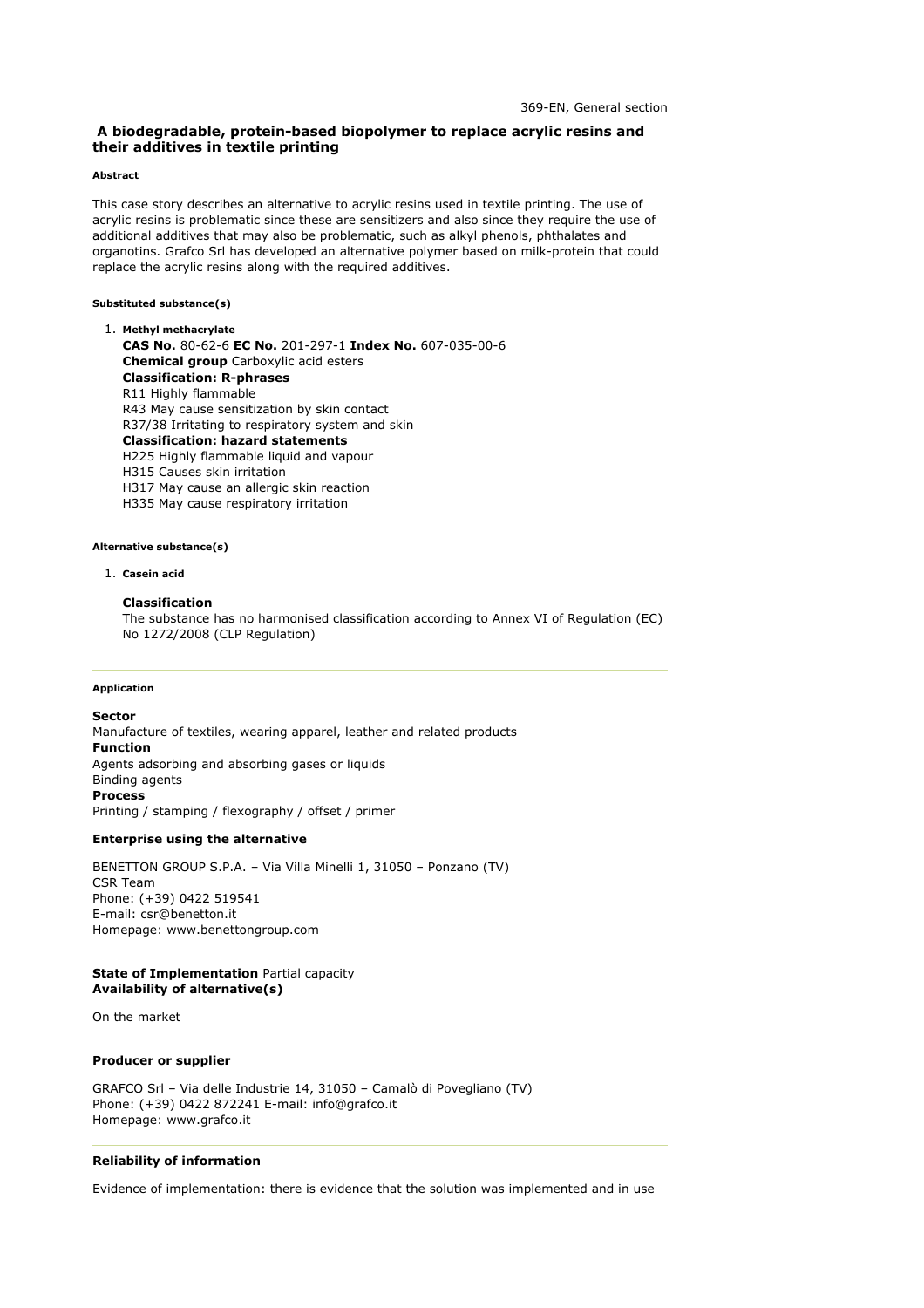## **Hazard assessment**

Methyl methacrylate is listed in the "hazardous Substance Database" according to SUBSPORT Screening Criteria (SDSC), since it is classified irritant and sensitizer. Casein acid, which serves as a base of the alternative product has no official hazard classification.

#### **Substitution description**

Over the last years the international control bodies have increasingly restricted the hazardous substances broadly used in textile. Consequently, the textile print producers had to develop and implement new chemical formulations.

For many years the Benetton Group has been cooperating with Grafco Srl (Treviso), an industry specialized in the textile pigment printing and committed to the research on sustainable solutions for textile industry. Grafco R&D laboratory has developed a textile printing binder called "PROTEX".

This product is a completely biodegradable milk protein-derived biopolymer, to serve as clear base for textile serigraphy applications. It could replace petrochemical acrylic resins and it is compatible with highly sustainable additives, which can replace those generally used to increase wettability (Alkyl phenols), softness (Phthalates) and time preservation (Organotin compounds) of acrylic resins.

The product is based on protein binders, whose technical features of printability, brightness of colour tones and colourfastness to washing are comparable to the features of the petrochemical derivatives.

The product is compatible to all existing pigments and it is printable on fabric using both screen and rotary printing machines. Grafco R&D laboratory is currently developing a new product version for ink-jet printing.

The disadvantage of this product is the need to store it at low temperature due to its thermo sensitivity: since the product is bio based and biodegradable it can easily be attacked by microorganisms and therefore it should be stored in temperature controlled areas at 10°C or below; this pose a limit to use it for a large scale industrial production. However this problem regards only the storage of the product and not the printing process or the use-phase.

Below is a brief description of the main features that may lead to choose the alternative product as A) Binder-Base; B) wetting agent; C) softener; D) preservative.

A) BINDER-BASE: the acrylic resins are produced by petrochemical substances that are hazardous since they can lead to skin allergic reactions. The alternative product is biodegradable and obtainable from waste substances of dairy industry: it has no known hazards.

B) WETTING AGENT: the acid casein is a natural hydrophilic colloid with sufficient wetting properties. There is an option however to enhance the performance by adding small amounts of 2-Amino-2-methyl-1-propanol, classified environmentally harmful in spite of the additives normally used to this aim, very toxic for aquatic habitat. In fact Alkyl phenols, used in resins-based printing paste, are toxic for reproduction (CMR of category 2) and very dangerous for aquatic environment; they have been long restricted for specific uses and recently they have been included in the list of SVHC substances (Reg. REACH, in "Candidate List" since 19/12/2012).

C) SOFTENER: The softness of the alternative product may be further improved by adding Lanolin. Lanolin is a natural wax drawn from the initial treatment of wool fibers. It is broadly used in cosmetics, thanks to its specific moisturizing and smoothing properties; as a sub-product it is considered to be sustainable. Phthalates are often added to resins-based printing paste to improve their softness and flexibility. Some phthalates are classified as endocrine disruptors, hazardous for human health and aquatic environment and among the first substances subject to Authorization (All. XIV, Reg REACH).

D) PRESERVATIVE: The product is preserved by low temperature storage and acetylsalicylic acid can be added to enhance preservation.Organotin compounds (such as MSDS "DBTC" and "TBTO") are generally used to preserve resin-based printing paste from microorganism attack. These are hazardous to

reproduction (CMR, cat.1B) and aquatic life, due to their persistent and bio-accumulative properties (PBT). These compounds, which have long been restricted for specific uses, have been introduced in the "Candidate List" ("Candidate List", Reg. REACH) since December 2012. The performance of a "PROTEX" printed product is comparable to the standard resins-based printing paste: for instance, a dark colour printed on white ground will produce the following:

Colour fastness to domestic and commercial laundering (ISO 105-C06:2010):

Colour change **grade 4-5**